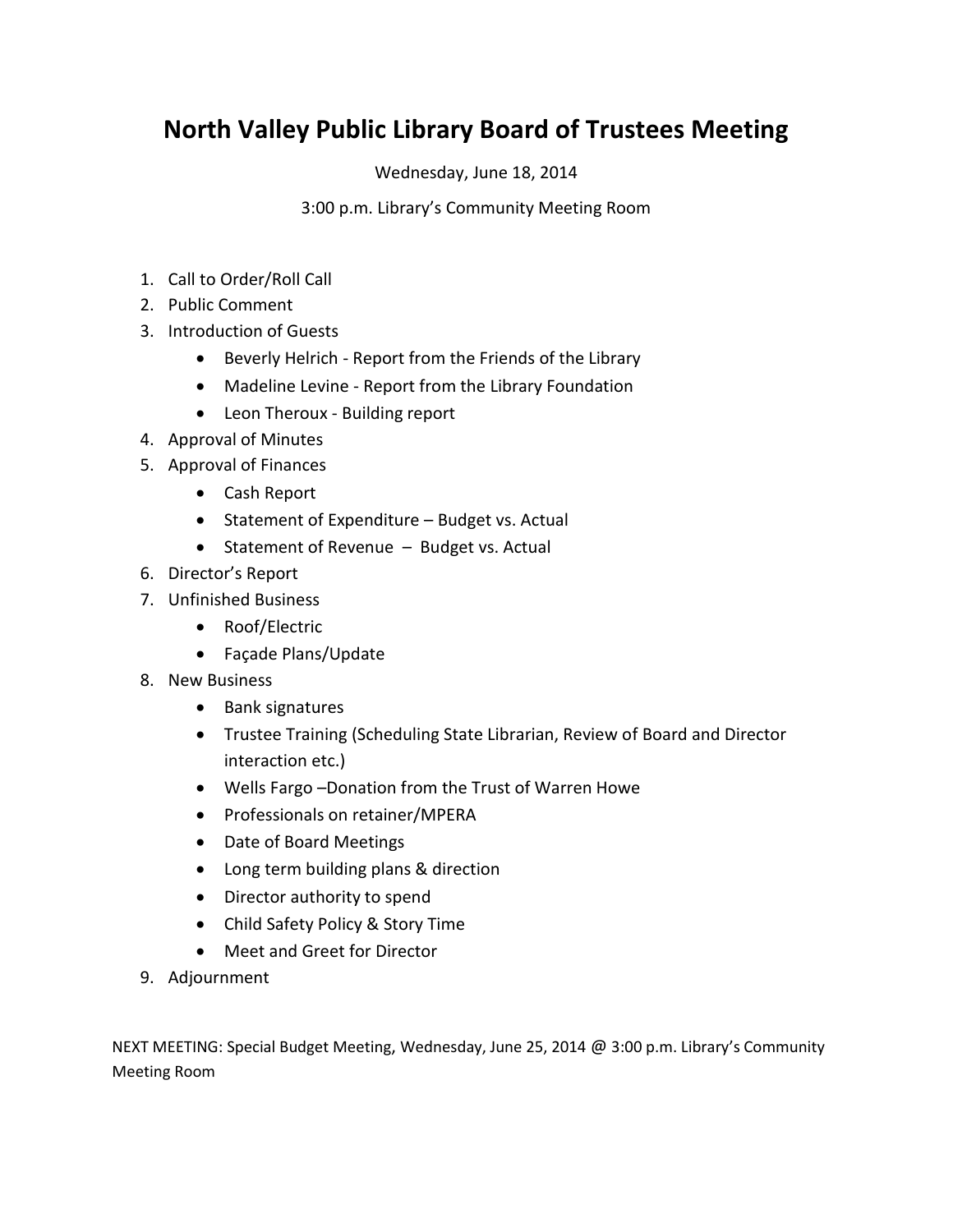North Valley Public Library Board of Trustees Monthly Meeting, June 18, 2014

Final and Approved

Minutes

Joanne Charbonneau, Chair Ed Harrison Toba Winston Victoria Howell Denise Ard, Director Guests: Beverly Helrich Madeline Levine Leon Theroux

The meeting was called to order at 3p.m.

There were no public comments.

The first order of business was a report from the Friends of the Library. Bev reported on the last book sale, held on June 7th. Attendance was only about a quarter of what it usually is for the book sales. The money raised was \$225.00. Each year the Friends of the Library raise about \$5,000 with the book sales. Upcoming events include the Creamery Picnic the first weekend of August and the Art of the Chair Auction in October.

Madeline provided a treasurer's report from the Library Foundation. The only money spent was \$365 to Allegra Printing. The current balance in the bank is \$609.37.

Leon presented the Building report including an update on smoke detectors and the air conditioner working properly. He also scraped and cleaned the staff room, worked two Sundays to complete the work.

Joanne: Motion to approve minutes from last month's meeting. Seconded, approved unanimously with no further discussion.

There was a brief discussion about the financial reports. Ed: Motion to approve the financial reports as presented. Seconded, approved unanimously with no further discussion.

There were no questions concerning the Director's Report as submitted to the Board.

Next there was a discussion of the library roof. It is a membrane roof and if work is to be done on it, it needs to be done by someone who knows how to repair membrane roofs. It was suggested that Will Schrock does commercial roofs and he should be called to get an estimate of work needing to be done. Action Item: Ed will call Will Schrock.